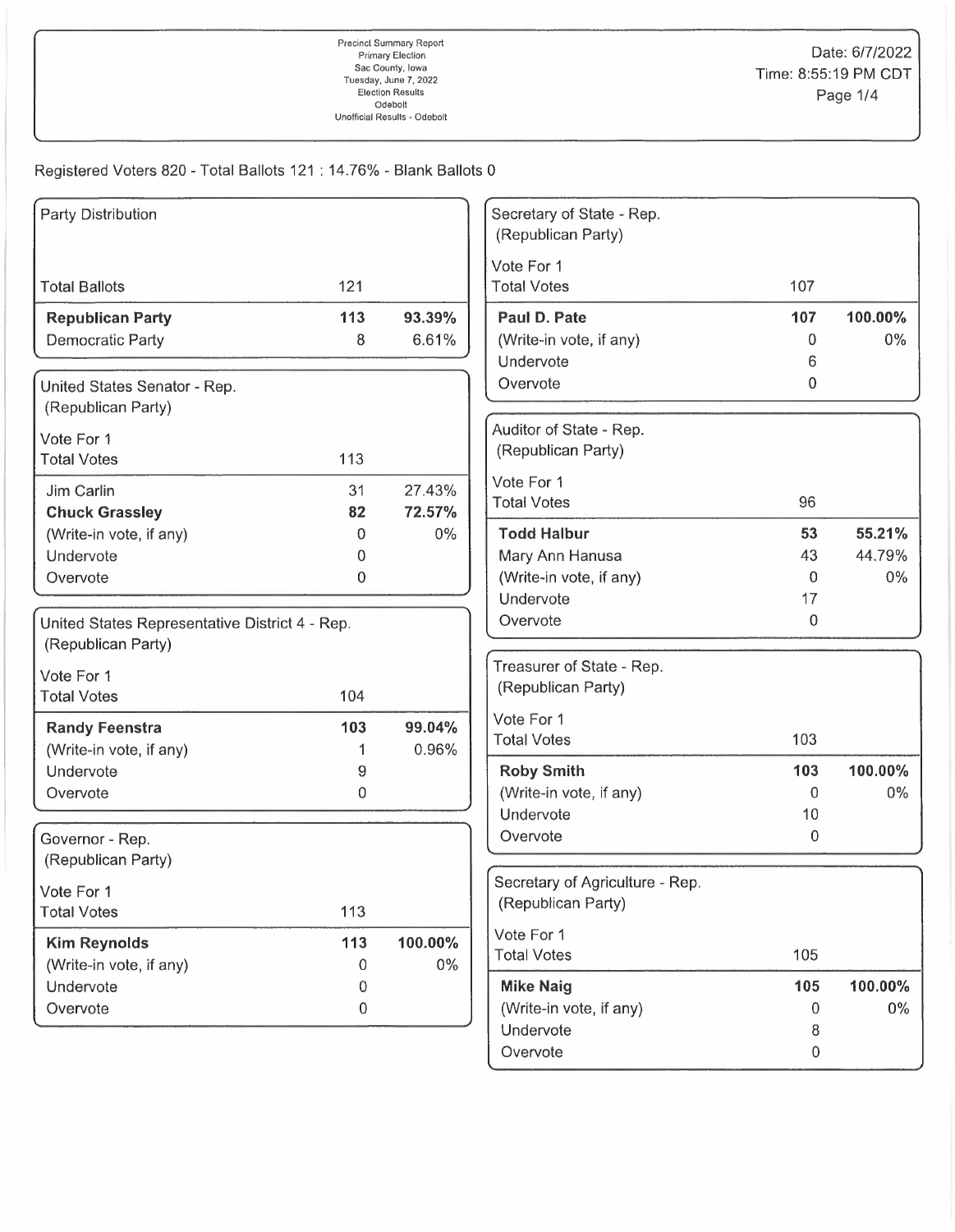| Attorney General - Rep.                               |                  |         | County Recorder - Rep.                         |                |         |
|-------------------------------------------------------|------------------|---------|------------------------------------------------|----------------|---------|
| (Republican Party)                                    |                  |         | (Republican Party)                             |                |         |
| Vote For 1                                            |                  |         | Vote For 1                                     |                |         |
| <b>Total Votes</b>                                    | 100              |         | <b>Total Votes</b>                             | 104            |         |
| <b>Brenna Bird</b>                                    | 100              | 100.00% | <b>Laura McKeever</b>                          | 104            | 100.00% |
| (Write-in vote, if any)                               | 0                | 0%      | (Write-in vote, if any)                        | $\Omega$       | $0\%$   |
| Undervote                                             | 13               |         | Undervote                                      | 9              |         |
| Overvote                                              | 0                |         | Overvote                                       | $\overline{0}$ |         |
|                                                       |                  |         |                                                |                |         |
| State Senator District 4 - Rep.<br>(Republican Party) |                  |         | County Attorney - Rep.<br>(Republican Party)   |                |         |
|                                                       |                  |         |                                                |                |         |
| Vote For 1<br><b>Total Votes</b>                      | 100              |         | Vote For 1<br><b>Total Votes</b>               | 104            |         |
|                                                       |                  |         |                                                |                |         |
| <b>Tim Kraayenbrink</b>                               | 100              | 100.00% | <b>Ben Smith</b>                               | 104            | 100.00% |
| (Write-in vote, if any)                               | 0                | $0\%$   | (Write-in vote, if any)                        | 0              | $0\%$   |
| Undervote                                             | 13               |         | Undervote                                      | 9              |         |
| Overvote                                              | $\mathbf 0$      |         | Overvote                                       | $\overline{0}$ |         |
| State Representative District 7 - Rep.                |                  |         | United States Senator - Dem.                   |                |         |
| (Republican Party)                                    |                  |         | (Democratic Party)                             |                |         |
| Vote For 1                                            |                  |         | Vote For 1                                     |                |         |
| <b>Total Votes</b>                                    | 99               |         | <b>Total Votes</b>                             | 8              |         |
| <b>Mike Sexton</b>                                    | 99               | 100.00% | <b>Abby Finkenauer</b>                         | 6              | 75.00%  |
| (Write-in vote, if any)                               | 0                | 0%      | Michael Franken                                | 2              | 25.00%  |
| Undervote                                             | 14               |         | <b>Glenn Hurst</b>                             | 0              | $0\%$   |
| Overvote                                              | $\boldsymbol{0}$ |         | (Write-in vote, if any)                        | 0              | $0\%$   |
|                                                       |                  |         | Undervote                                      | 0              |         |
| County Treasurer - Rep.                               |                  |         | Overvote                                       | 0              |         |
| (Republican Party)                                    |                  |         |                                                |                |         |
|                                                       |                  |         | United States Representative District 4 - Dem. |                |         |
| Vote For 1                                            |                  |         | (Democratic Party)                             |                |         |
| <b>Total Votes</b>                                    | 105              |         |                                                |                |         |
| <b>Tina Roth</b>                                      | 105              | 100.00% | Vote For 1<br><b>Total Votes</b>               | $\overline{7}$ |         |
| (Write-in vote, if any)                               | 0                | $0\%$   |                                                |                |         |
| Undervote                                             | 8                |         | <b>Ryan Melton</b>                             | 6              | 85.71%  |
| Overvote                                              | 0                |         | (Write-in vote, if any)                        |                | 14.29%  |
|                                                       |                  |         | Undervote                                      |                |         |
|                                                       |                  |         | Overvote                                       | 0              |         |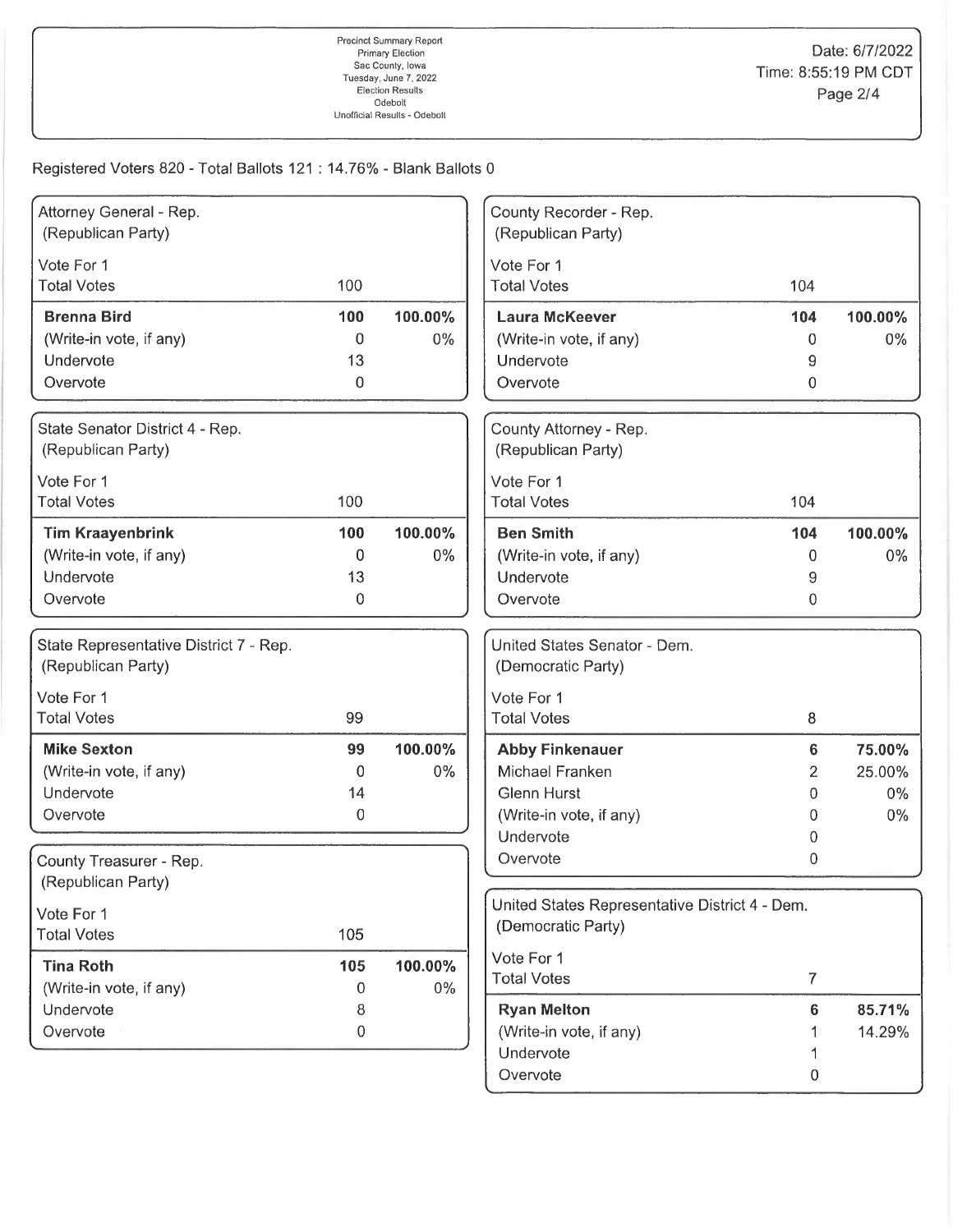| Governor - Dem.<br>(Democratic Party)           |                |         | Secretary of Agriculture - Dem.<br>(Democratic Party) |                |         |
|-------------------------------------------------|----------------|---------|-------------------------------------------------------|----------------|---------|
|                                                 |                |         |                                                       |                |         |
| Vote For 1                                      |                |         | Vote For 1                                            |                |         |
| <b>Total Votes</b>                              | $\overline{7}$ |         | <b>Total Votes</b>                                    | $\overline{7}$ |         |
| <b>Deidre DeJear</b>                            | 6              | 85.71%  | John Norwood                                          | 6              | 85.71%  |
| (Write-in vote, if any)                         | 1              | 14.29%  | (Write-in vote, if any)                               |                | 14.29%  |
| Undervote                                       |                |         | Undervote                                             |                |         |
| Overvote                                        | 0              |         | Overvote                                              | 0              |         |
| Secretary of State - Dem.                       |                |         | Attorney General - Dem.                               |                |         |
| (Democratic Party)                              |                |         | (Democratic Party)                                    |                |         |
| Vote For 1                                      |                |         | Vote For 1                                            |                |         |
| <b>Total Votes</b>                              | 8              |         | <b>Total Votes</b>                                    | 8              |         |
| <b>Joel Miller</b>                              | 7              | 87.50%  | <b>Tom Miller</b>                                     | 8              | 100.00% |
| Eric Van Lancker                                | 0              | $0\%$   | (Write-in vote, if any)                               | 0              | $0\%$   |
| (Write-in vote, if any)                         | 1              | 12.50%  | Undervote                                             | 0              |         |
| Undervote                                       | 0              |         | Overvote                                              | 0              |         |
| Overvote                                        | 0              |         |                                                       |                |         |
|                                                 |                |         | State Senator District 4 - Dem.                       |                |         |
| Auditor of State - Dem.                         |                |         | (Democratic Party)                                    |                |         |
| (Democratic Party)                              |                |         | Vote For 1                                            |                |         |
| Vote For 1                                      |                |         | <b>Total Votes</b>                                    | 1              |         |
| <b>Total Votes</b>                              | 8              |         |                                                       |                |         |
|                                                 |                |         | (Write-in vote, if any)                               | 1              | 100.00% |
| <b>Rob Sand</b>                                 | $\overline{7}$ | 87.50%  | Undervote                                             | 7              |         |
| (Write-in vote, if any)<br>Undervote            |                | 12.50%  | Overvote                                              | $\mathbf 0$    |         |
|                                                 | 0              |         |                                                       |                |         |
| Overvote                                        | 0              |         | State Representative District 7 - Dem.                |                |         |
|                                                 |                |         | (Democratic Party)                                    |                |         |
| Treasurer of State - Dem.<br>(Democratic Party) |                |         | Vote For 1                                            |                |         |
|                                                 |                |         | <b>Total Votes</b>                                    | 1              |         |
| Vote For 1                                      |                |         | (Write-in vote, if any)                               | 1              | 100.00% |
| <b>Total Votes</b>                              | 8              |         | Undervote                                             | 7              |         |
| Michael L. Fitzgerald                           | 8              | 100.00% | Overvote                                              | 0              |         |
| (Write-in vote, if any)                         | 0              | $0\%$   |                                                       |                |         |
| Undervote                                       | 0              |         |                                                       |                |         |
| Overvote                                        | 0              |         |                                                       |                |         |